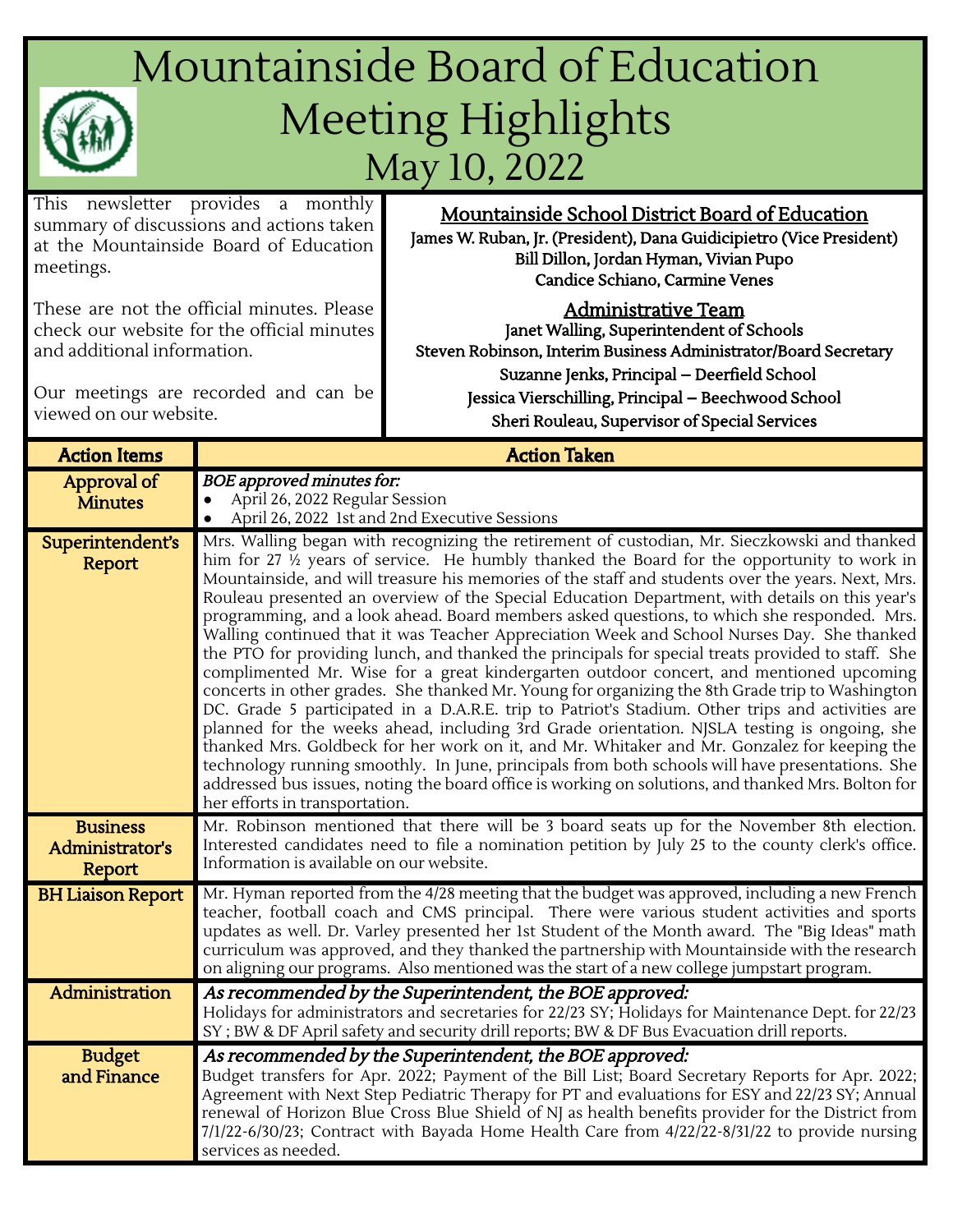| Personnel                | As recommended by the Superintendent, the BOE approved:<br>The certified tenured personnel list for 22/23 SY; the certificated non-tenured personnel list for<br>22/23 SY; secretaries and custodians list for 22/23 SY; Nicole Cruts and Taylor Donato to the<br>staffing list for Summer Learning Academy from 7/5/22-7/28/22, and removal of Deborah Posner<br>from the list, as requested; Maternity Disability leave for Rebecca Tafaro, Special Education<br>teacher, effective 9/27/22-1/19/23; Notification to take classes for Desiree Ganz, Special Education |                                                                          |                                                                             |                                            |                             |                                                                                                                                                    |                                                                                                                                                     |                            |  |
|--------------------------|-------------------------------------------------------------------------------------------------------------------------------------------------------------------------------------------------------------------------------------------------------------------------------------------------------------------------------------------------------------------------------------------------------------------------------------------------------------------------------------------------------------------------------------------------------------------------|--------------------------------------------------------------------------|-----------------------------------------------------------------------------|--------------------------------------------|-----------------------------|----------------------------------------------------------------------------------------------------------------------------------------------------|-----------------------------------------------------------------------------------------------------------------------------------------------------|----------------------------|--|
|                          | teacher, for Orton Gillingham summer classes at Fairleigh Dickinson.                                                                                                                                                                                                                                                                                                                                                                                                                                                                                                    |                                                                          |                                                                             |                                            |                             |                                                                                                                                                    |                                                                                                                                                     |                            |  |
| Curriculum               | As recommended by the Superintendent, the BOE approved:                                                                                                                                                                                                                                                                                                                                                                                                                                                                                                                 |                                                                          |                                                                             |                                            |                             |                                                                                                                                                    |                                                                                                                                                     |                            |  |
|                          | Date                                                                                                                                                                                                                                                                                                                                                                                                                                                                                                                                                                    |                                                                          | <b>Destination</b>                                                          | Grade                                      | <b>Teacher</b> in<br>Charge |                                                                                                                                                    | <b>Estimated Cost</b>                                                                                                                               |                            |  |
|                          | 6/1/22                                                                                                                                                                                                                                                                                                                                                                                                                                                                                                                                                                  | <b>Field Station</b><br>Dinosaurs<br>3rd Gr. DF<br>6/6/22<br>Orientation |                                                                             | $\overline{2}$                             | Sue Goracy                  | \$1205.00-Admission-Paid by PTO<br>\$225.00-Admission-Paid by Chaperones<br>\$499.00-Buses-Paid by PTO<br>\$689.00-Buses-Paid by Student Act.Acct. |                                                                                                                                                     |                            |  |
|                          |                                                                                                                                                                                                                                                                                                                                                                                                                                                                                                                                                                         |                                                                          |                                                                             |                                            |                             | 2                                                                                                                                                  | Sue Goracy                                                                                                                                          | \$350.00-Buses-Paid by BOE |  |
|                          | 6/9/22                                                                                                                                                                                                                                                                                                                                                                                                                                                                                                                                                                  | VonThun's<br>Country Farm                                                |                                                                             | К                                          | Stephanie<br>DeBaun         |                                                                                                                                                    | \$1120.00-Admission-Paid by PTO<br>\$320.00-Admission-Paid by Chaperones<br>\$560.00-Buses-Paid by PTO<br>\$628.00-Buses-Paid by Student Act. Acct. |                            |  |
|                          | 6/14/22                                                                                                                                                                                                                                                                                                                                                                                                                                                                                                                                                                 |                                                                          | Turtle Back Zoo                                                             | $\mathbf{1}$                               | Janelle<br>Lauterbach       | \$970.00-Admission-Paid by PTO<br>\$200.00-Admission-Paid by Chaperones<br>\$1080.00-Buses-Paid by PTO                                             |                                                                                                                                                     |                            |  |
|                          |                                                                                                                                                                                                                                                                                                                                                                                                                                                                                                                                                                         |                                                                          |                                                                             |                                            |                             |                                                                                                                                                    |                                                                                                                                                     |                            |  |
| Policy                   | BOE had the first reading of the following policies:                                                                                                                                                                                                                                                                                                                                                                                                                                                                                                                    |                                                                          |                                                                             |                                            |                             |                                                                                                                                                    |                                                                                                                                                     |                            |  |
|                          | P 2417                                                                                                                                                                                                                                                                                                                                                                                                                                                                                                                                                                  |                                                                          |                                                                             | Student Intervention and Referral Services |                             |                                                                                                                                                    | Revised/Mandated                                                                                                                                    |                            |  |
|                          | P 3161                                                                                                                                                                                                                                                                                                                                                                                                                                                                                                                                                                  | <b>Examination for Cause</b>                                             |                                                                             |                                            |                             | Revised/Recommended                                                                                                                                |                                                                                                                                                     |                            |  |
|                          | P 4161                                                                                                                                                                                                                                                                                                                                                                                                                                                                                                                                                                  |                                                                          | <b>Examination for Cause</b>                                                |                                            |                             | Revised/Recommended                                                                                                                                |                                                                                                                                                     |                            |  |
|                          | P 7410<br>R 7410                                                                                                                                                                                                                                                                                                                                                                                                                                                                                                                                                        | Maintenance and Repair                                                   |                                                                             |                                            |                             | Revised/Mandated<br>New/Mandated                                                                                                                   |                                                                                                                                                     |                            |  |
|                          | P 8420                                                                                                                                                                                                                                                                                                                                                                                                                                                                                                                                                                  |                                                                          | <b>Emergency and Crisis Situations</b>                                      |                                            |                             |                                                                                                                                                    | Revised/Mandated                                                                                                                                    |                            |  |
|                          |                                                                                                                                                                                                                                                                                                                                                                                                                                                                                                                                                                         | BOE had the second reading and adoption of the following policies:       |                                                                             |                                            |                             |                                                                                                                                                    |                                                                                                                                                     |                            |  |
|                          | P 2622                                                                                                                                                                                                                                                                                                                                                                                                                                                                                                                                                                  |                                                                          | <b>Student Assessment</b>                                                   | Revised/Mandated                           |                             |                                                                                                                                                    |                                                                                                                                                     |                            |  |
|                          | R 2622                                                                                                                                                                                                                                                                                                                                                                                                                                                                                                                                                                  | Student Assessment                                                       |                                                                             |                                            | New/Mandated                |                                                                                                                                                    |                                                                                                                                                     |                            |  |
|                          | P & R 2431.4                                                                                                                                                                                                                                                                                                                                                                                                                                                                                                                                                            |                                                                          | Prevention and Treatment of Sports-Related<br>Concussions and Head Injuries |                                            |                             | Revised/Mandated                                                                                                                                   |                                                                                                                                                     |                            |  |
|                          | R 8420.7                                                                                                                                                                                                                                                                                                                                                                                                                                                                                                                                                                |                                                                          | Lockdown Procedures                                                         |                                            |                             | New/Mandated                                                                                                                                       |                                                                                                                                                     |                            |  |
| <b>Old Business</b>      |                                                                                                                                                                                                                                                                                                                                                                                                                                                                                                                                                                         |                                                                          |                                                                             |                                            |                             |                                                                                                                                                    |                                                                                                                                                     |                            |  |
|                          | Mr. Venes noted the negotiation meeting will be rescheduled. Mr. Ruban discussed reviewing the<br>nepotism policy. Mrs. Walling provided updates on it from Strauss Esmay and Mrs. Machado that<br>the board can consider moving forward. Mr. Venes asked about a fire alarm response at DF, to<br>which Mrs. Walling responded about her communications with the police chief.                                                                                                                                                                                         |                                                                          |                                                                             |                                            |                             |                                                                                                                                                    |                                                                                                                                                     |                            |  |
| <b>New Business</b>      | Mr. Hyman asked about crossing guards at DF, to which Mrs. Walling noted that the police dept. is<br>in charge of that position. Mr. Hyman asked for an update on the new DF digital sign. Mrs. Walling<br>responded that the various steps for installation are in the works. Mr. Dillon asked to review the<br>Strategic Plan as a board, to which everyone agreed to do annually.                                                                                                                                                                                    |                                                                          |                                                                             |                                            |                             |                                                                                                                                                    |                                                                                                                                                     |                            |  |
| <b>Committee Reports</b> | None                                                                                                                                                                                                                                                                                                                                                                                                                                                                                                                                                                    |                                                                          |                                                                             |                                            |                             |                                                                                                                                                    |                                                                                                                                                     |                            |  |
| <b>Public Comments</b>   | None                                                                                                                                                                                                                                                                                                                                                                                                                                                                                                                                                                    |                                                                          |                                                                             |                                            |                             |                                                                                                                                                    |                                                                                                                                                     |                            |  |